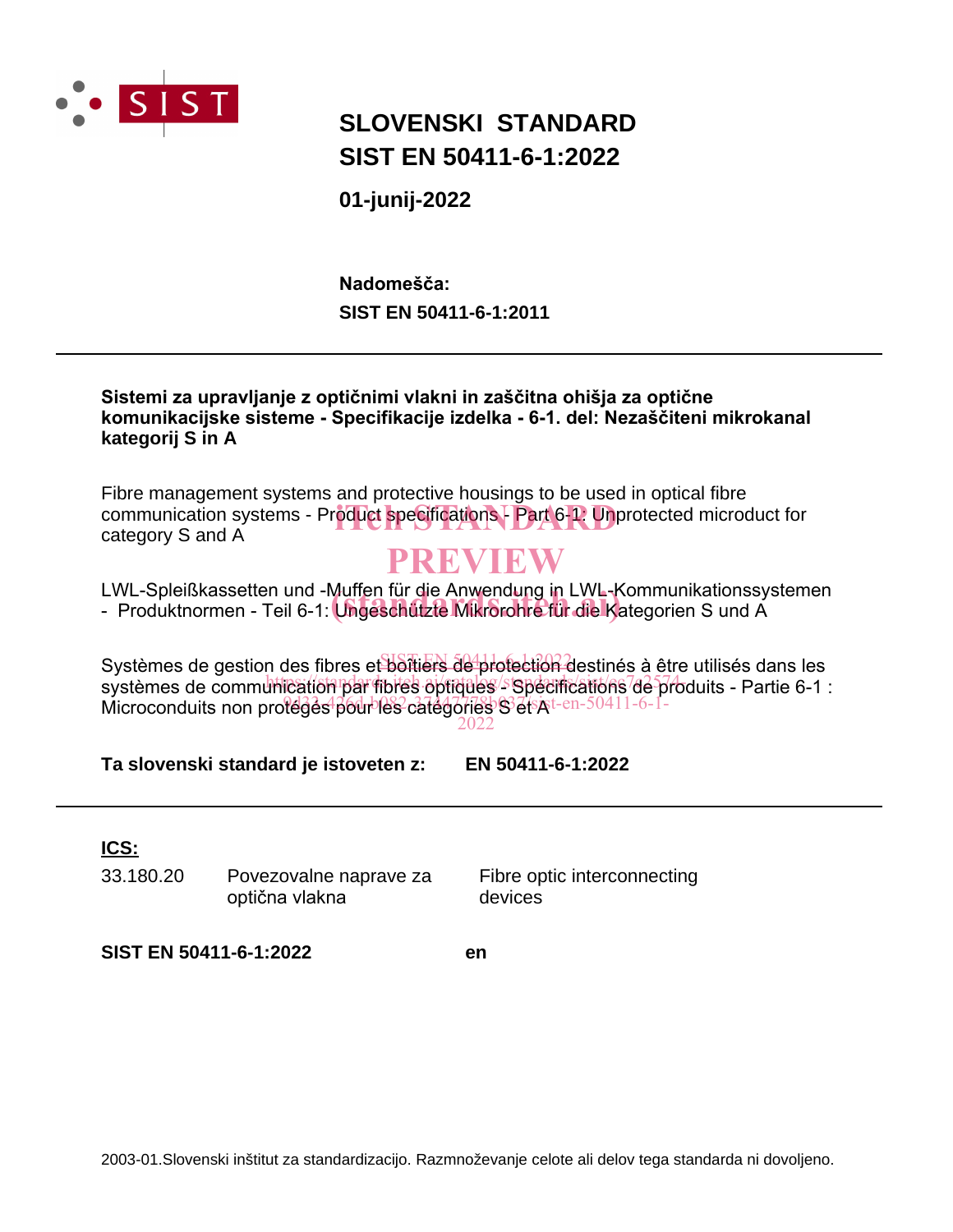# **iTeh STANDARD PREVIEW (standards.iteh.ai)**

SIST EN 50411-6-1:2022 https://standards.iteh.ai/catalog/standards/sist/ec7c2574- 9d33-426d-b082-37447778b037/sist-en-50411-6-1- 2022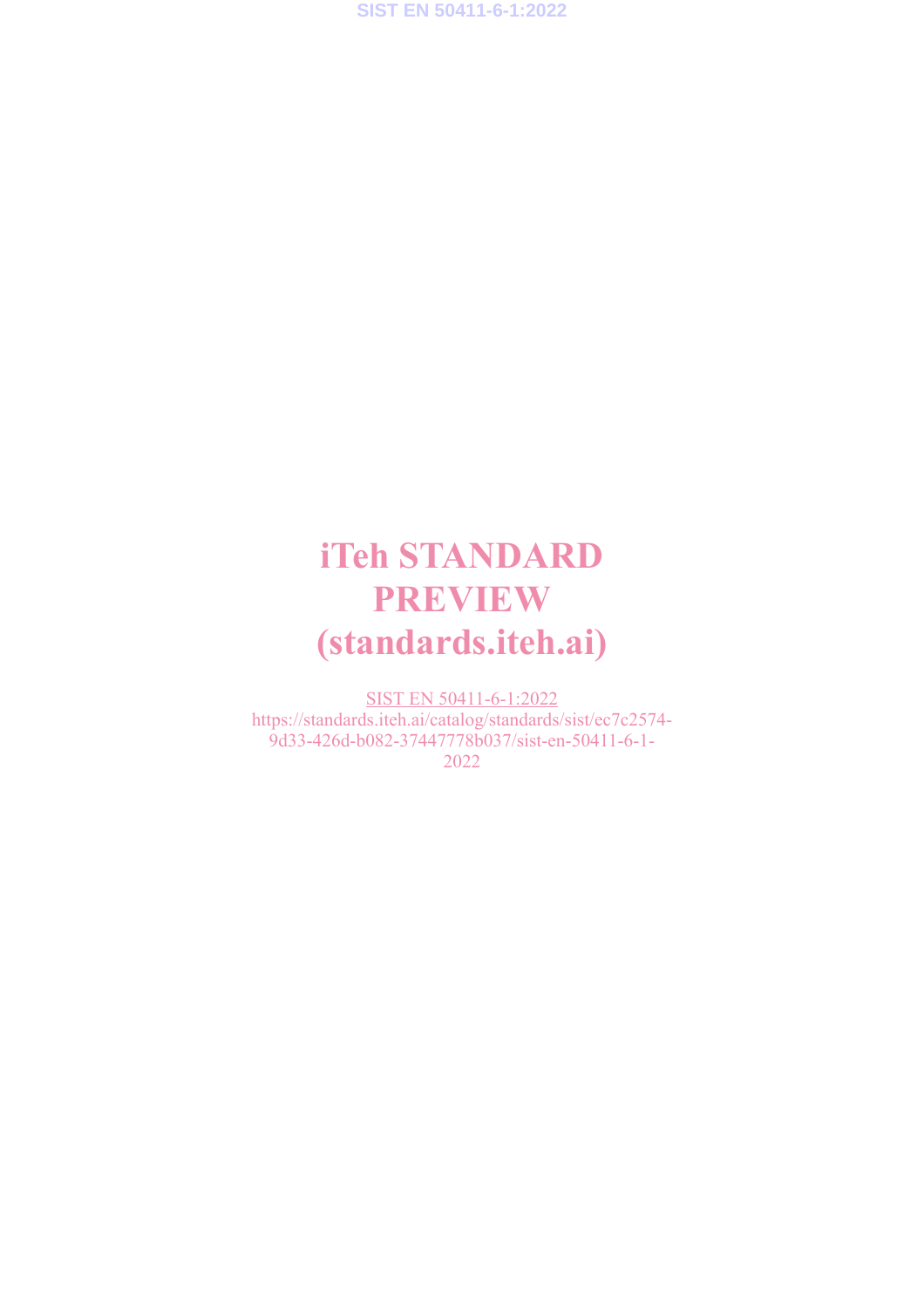#### **SIST EN 50411-6-1:2022**

# EUROPEAN STANDARD NORME EUROPÉENNE EUROPÄISCHE NORM

## **EN 50411-6-1**

April 2022

ICS 33.180.20 Supersedes EN 50411-6-1:2011 and all of its amendments and corrigenda (if any)

English Version

## Fibre management systems and protective housings to be used in optical fibre communication systems - Product specifications - Part 6-1: Unprotected microduct for category S and A

Systèmes de gestion des fibres et boîtiers de protection destinés à être utilisés dans les systèmes de communication par fibres optiques - Spécifications de produits - Partie 6-1 : Microconduits non protégés pour les catégories S et A

 LWL-Spleißkassetten und -Muffen für die Anwendung in LWL-Kommunikationssystemen - Produktnormen - Teil 6-1: Ungeschützte Mikrorohre für die Kategorien S und A

This European Standard was approved by CENELEC on 2022-03-14. CENELEC members are bound to comply with the CEN/CENELEC This European Standard was approved by CENELEC on 2022-03<mark>-14. CENELEC membe</mark>rs are bound to comply with the CEN/CENELEC<br>Internal Regulations which stipulate the conditions for giving this European Standard the status of a

Up-to-date lists and bibliographical references concerning such national standards may be obtained on application to the CEN-CENELEC Management Centre or to any CENELEC member.

# This European Standard exists in three official versions (English, French, German). A version in any other language made by translation

under the responsibility of a CENELEC member into its own language and notified to the CEN-CENELEC Management Centre has the same status as the official versions.

#### SIST EN 50411-6-1:2022

CENELEC members are t<mark>het pational electrotechnical committees o</mark>f Austria, Belgium, Bulgaria, Ōroatia, Cyprus, the Czech Republic, Denmark, Estonia, Finland, France, Germany, Greece, Hungary, Iceland, Ireland, Italy, Latvia, Lithuania, Luxembourg, Malta, the<br>Netherlands, Norway, Poland, Portugal, Republic of North Macedonia, Bomania, Serbia, Slovakia, Netherlands, Norway, Poland, Portugal, Republic of North Macedonia, Romania, Serbia, Slovakia, Slovenia, Spain, Sweden, Switzerland,<br>Turkey and the United Kingdom. Turkey and the United Kingdom.



European Committee for Electrotechnical Standardization Comité Européen de Normalisation Electrotechnique Europäisches Komitee für Elektrotechnische Normung

**CEN-CENELEC Management Centre: Rue de la Science 23, B-1040 Brussels**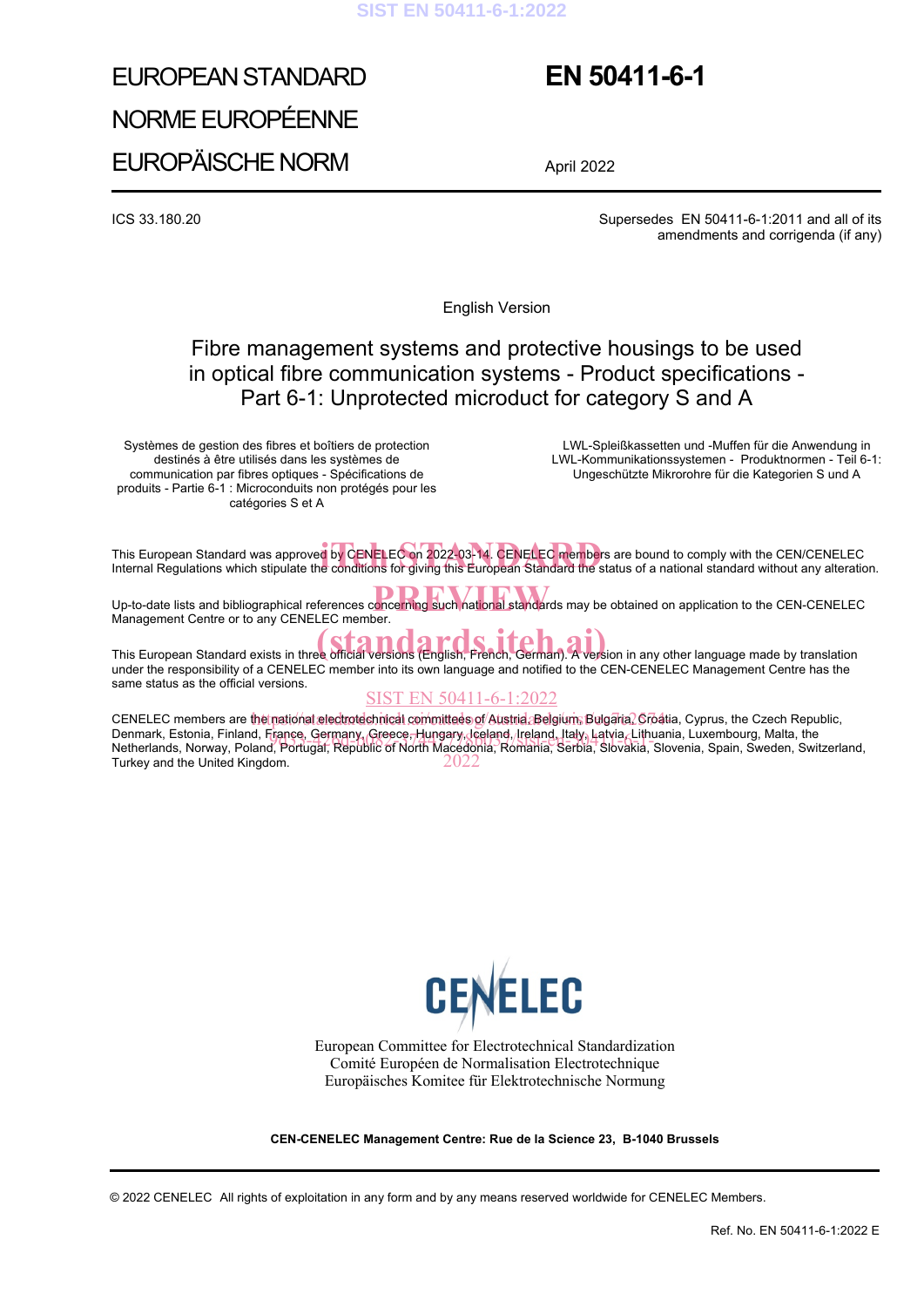## EN 50411-6-1:2022 (E)

## **Contents**

| $\mathbf{1}$   |                |                                                                           |  |
|----------------|----------------|---------------------------------------------------------------------------|--|
|                | 1.1            |                                                                           |  |
|                | 1.2            |                                                                           |  |
|                | 1.3            |                                                                           |  |
|                | 1.4            |                                                                           |  |
|                | 1.5            |                                                                           |  |
| $\overline{2}$ |                |                                                                           |  |
| 3              |                |                                                                           |  |
| $\overline{4}$ |                |                                                                           |  |
|                | 4.1            |                                                                           |  |
|                | 4.2            |                                                                           |  |
| 5              |                |                                                                           |  |
| 6              |                |                                                                           |  |
|                | 6.1            | Outer and inner diameters <b>IL COLORAL MATER AND TRANSITION</b>          |  |
|                | 6.2            | Unprotected microduct ovality <b>DIANDARD</b>                             |  |
| $\overline{7}$ |                |                                                                           |  |
| 8              |                |                                                                           |  |
|                | 8.1            |                                                                           |  |
|                | 8.2            |                                                                           |  |
|                |                |                                                                           |  |
|                |                |                                                                           |  |
|                |                | Annex C (normative) Test?metR6ds b09ign?pressure resistance.cn-50411-6-1- |  |
|                |                |                                                                           |  |
|                | <b>Figures</b> |                                                                           |  |
|                |                |                                                                           |  |
|                |                |                                                                           |  |
|                |                |                                                                           |  |
|                |                |                                                                           |  |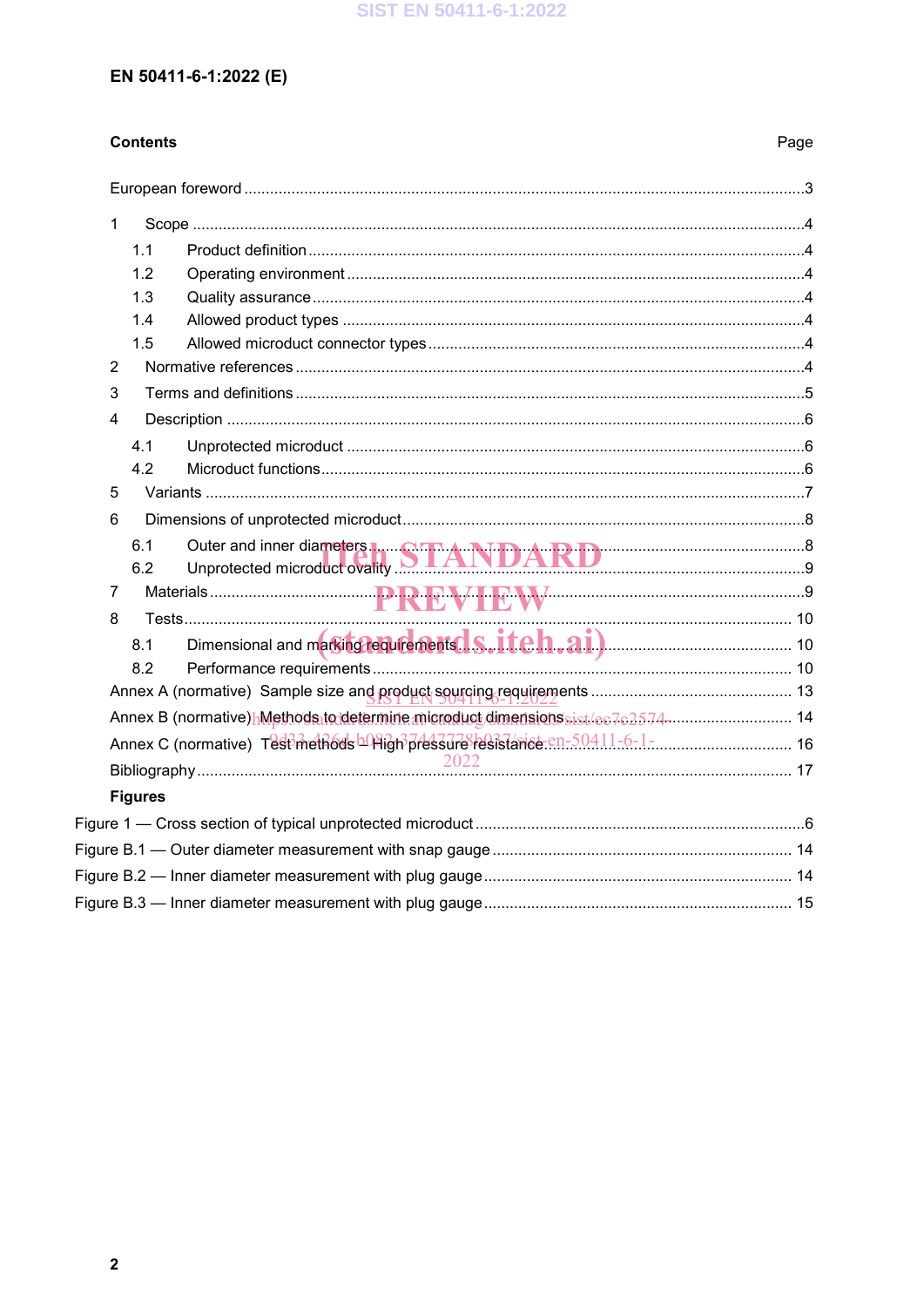## **European foreword**

This document (EN 50411-6-1:2022) has been prepared by CLC/TC 86BXA "Fibre optic interconnect, passive and connectorised components".

The following dates are fixed:

latest date by which this document has to be implemented at national level by publication of an identical national standard or by endorsement (dop) 2023-03-14 latest date by which the national standards conflicting with this document have to be withdrawn (dow) 2023-03-14

This document will supersede EN 50411-6-1:2011 and all of its amendments and corrigenda (if any).

Attention is drawn to the possibility that some of the elements of this document may be the subject of patent rights. CENELEC shall not be held responsible for identifying any or all such patent rights.

EN 50411-6-1:2021 includes the following significant **Atechnical** changes with respect to EN 50411-6-1:2011:

- updated reference of cable tests EN 60794-1-21; **PREVIEW**
- more variants with different nominal outer and **Shner diameter added that are available on the** market;
- updated the tests and test severities according to the new edition EN IEC 61753-1:2018. SIST EN 50411-6-1:2022 https://standards.iteh.ai/catalog/standards/sist/ec 9d33-426d-b082-37447778b037/sist-en-50411-6-1-

Any feedback and questions on this document should be directed to the users' national committee. A complete listing of these bodies can be found on the CENELEC website.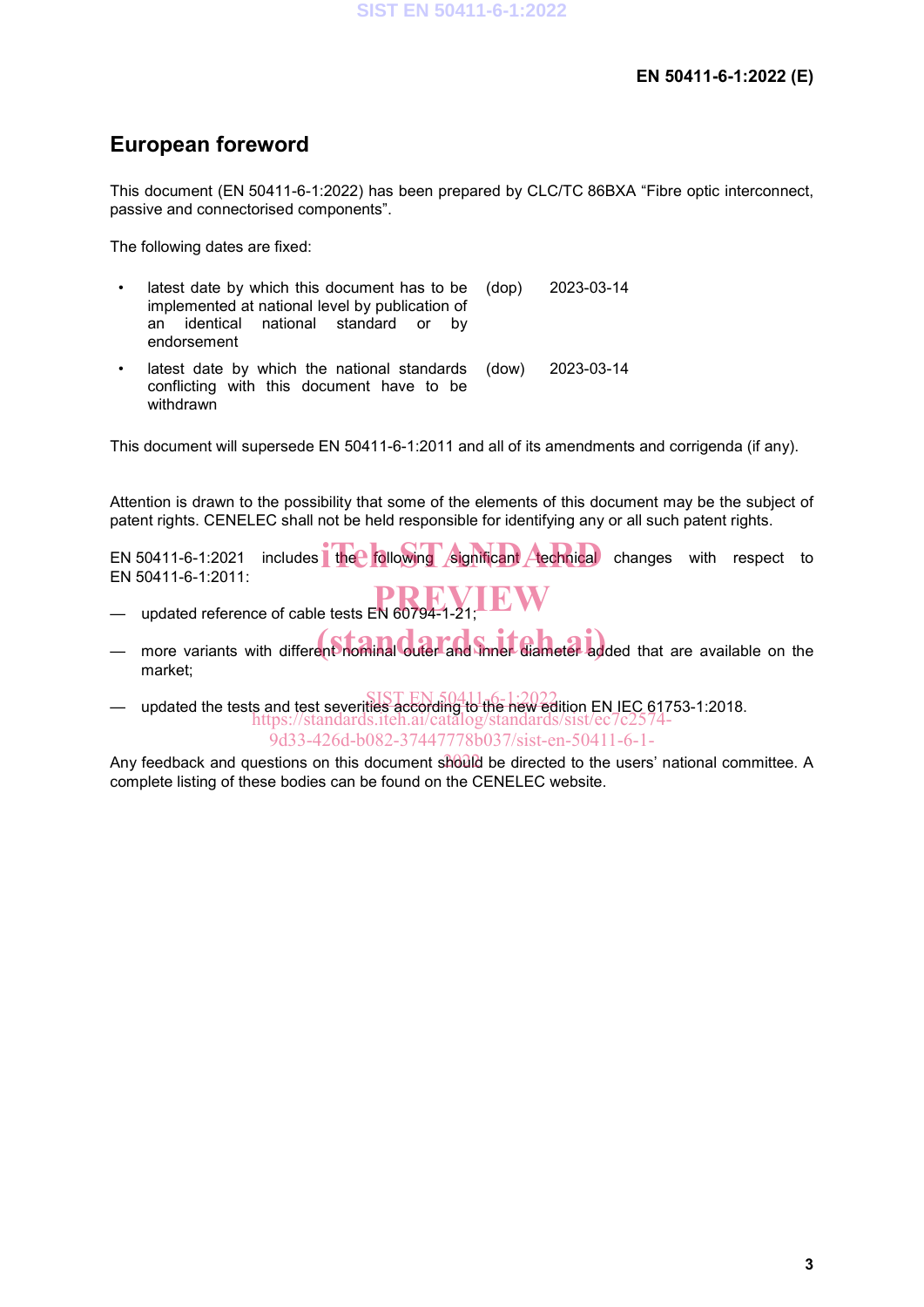#### **1 Scope**

#### **1.1 Product definition**

This document contains the initial, start of life dimensional, mechanical and environmental performance requirements which an unprotected microduct are expected to meet.

#### **1.2 Operating environment**

The tests selected combined with the severities and duration are representative of an outside plant for subterranean and/or aerial environment defined by:

- ETS 300 019 class 8.1 underground locations (without earthquake requirement);
- EN IEC 61753-1 category A (aerial environment) and category S (subterranean environment).

#### **1.3 Quality assurance**

Compliance with this document does not guarantee the manufacturing consistency of the product. This is expected to be maintained using a recognized quality assurance programme.

#### **1.4 Allowed product types**

This document covers all European Standards on optical fibre unprotected microducts. This includes, but is not limited to, EN 60794-5, *Optical fibre cables - Part 5: Sectional specification - Microduct cabling for installation by blowing*. **PREVIEW**

#### **1.5 Allowed microduct connector types**

This microduct standard allows the use of all European Standard microduct connectors, including: straight, reducer/enlarger stem, reducer/enlarger, close down, liquid block, liquid block with barb end, and end stop connectors. This includes EN 50491-218, *Fibre organizers and closures to be used in* optical fibre communication systems - Product specifications - Part 2-8: Microduct connectors, for air **blown optical fibres, Type 13**3-426d-b082-37447778b037/sist-en-50411-6-1-**(standards.iteh.ai)**

2022

#### **2 Normative references**

The following documents are referred to in the text in such a way that some or all of their content constitutes requirements of this document. For dated references, only the edition cited applies. For undated references, the latest edition of the referenced document (including any amendments) applies.

EN 590, *Automotive fuels - Diesel - Requirements and test methods*

EN 60068-2-2, *Environmental testing - Part 2-2: Tests - Test B: Dry heat (IEC 60068-2-2)*

EN 60794-1-21, *Optical fibre cables - Part 1-21: Generic specification - Basic optical cable test procedures - Mechanical tests methods (IEC 60794-1-21)*

EN 61300-1, *Fibre optic interconnecting devices and passive components - Basic test and measurement procedures - Part 1: General and guidance*

EN 61300-2-34, *Fibre optic interconnecting devices and passive components - Basic test and measurement procedures - Part 2-34: Tests - Resistance to solvents and contaminating fluids of interconnecting components and closures (IEC 61300-2-34)*

EN 61300-3-1, *Fibre optic interconnecting devices and passive components - Basic test and measurement procedures - Part 3-1: Examinations and measurements - Visual examination (IEC 61300-3-1)*

ISO 291, *Plastics — Standard atmospheres for conditioning and testing*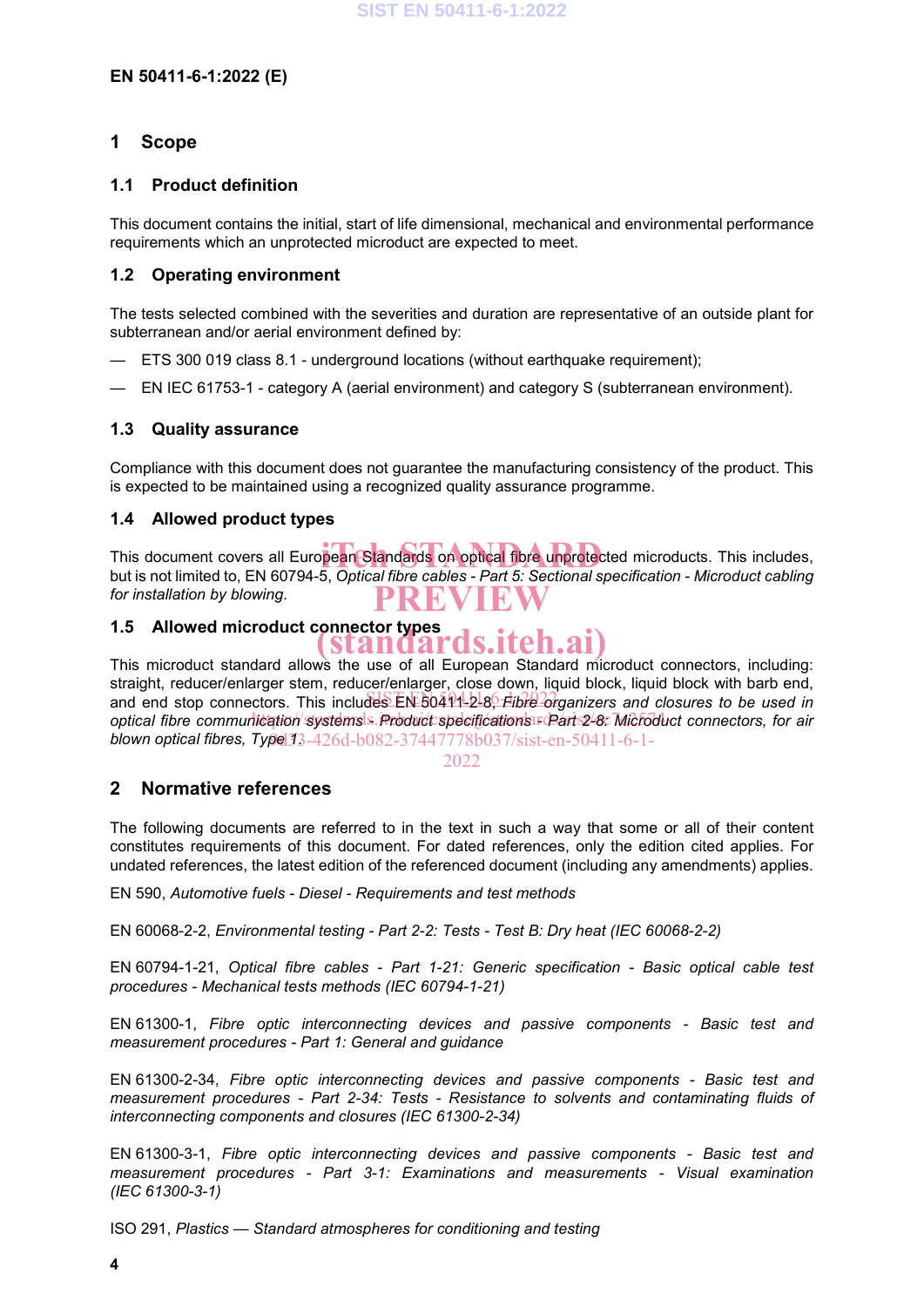### **EN 50411-6-1:2022 (E)**

## **3 Terms and definitions**

For the purposes of this document, the following terms and definitions apply.

ISO and IEC maintain terminological databases for use in standardization at the following addresses:

- IEC Electropedia: available at https://www.electropedia.org/
- ISO Online browsing platform: available at https://www.iso.org/obp

#### **3.1**

#### **unprotected microduct**

small, flexible, lightweight tube with an outer diameter typically less than or equal to 16 mm

Note 1 to entry: Unprotected microducts are designed to be contained within a loose or tight outer layer to form a protected microduct.

#### **3.2**

#### **protected microduct**

one or more microducts surrounded by a protective sheath and/or protected by a duct/sub-duct

Note 1 to entry: Alternatively a microduct may be regarded as protected if it has a sufficient wall thickness.

#### **3.3**

# **microduct optical fibre cable iTeh STANDARD**

optical fibre cable suitable for installation by blowing into a microduct<br> **PREVIEW** 

#### **3.4**

#### **microduct fibre unit**

**order that is suitable for installation by blowing into a microduct ai)**<br>fibre unit that is suitable for installation by blowing into a microduct **ai**)

Note 1 to entry: It differs from a microduct optical fibre cable in that it provides less protection to the fibres that  $\frac{1}{2}$ it contains. https://standards.iteh.ai/catalog/standards/sist/ec7c2574-

2022

9d33-426d-b082-37447778b037/sist-en-50411-6-1-

#### **3.5**

#### **burst pressure**

point at which the microduct fails to contain pressure

#### **3.6**

#### **low friction surface**

smooth or ribbed internal layer with the purpose of reducing the friction coefficient between microduct and cable/fibre unit

#### **3.7**

#### **anti-static surface**

internal layer with the purpose of reducing the antistatic forces between the microduct and the cable/fibre unit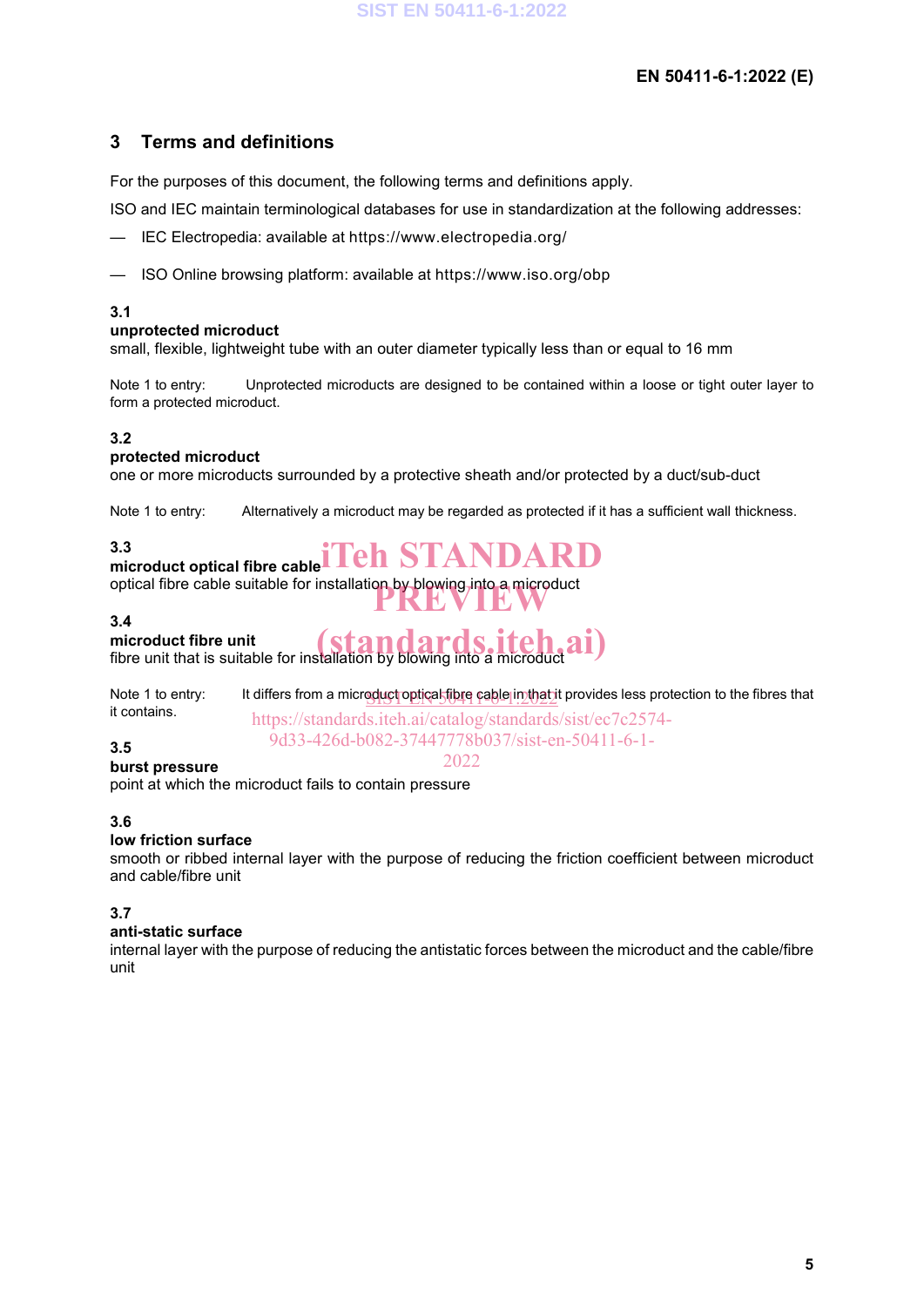#### **EN 50411-6-1:2022 (E)**

## **4 Description**

#### **4.1 Unprotected microduct**



OD: Outer diameter ID: Inner diameter W: Wall thickness

# **iTeh STANDARD**

**Figure 1 — Cross section of typical unprotected microduct PREVIEW**

## **4.2 Microduct functions**

An unprotected microduct is designed to contain one or more fibre units or optical cables. **(standards.iteh.ai)**

> SIST EN 50411-6-1:2022 https://standards.iteh.ai/catalog/standards/sist/ec7c2574- 9d33-426d-b082-37447778b037/sist-en-50411-6-1- 2022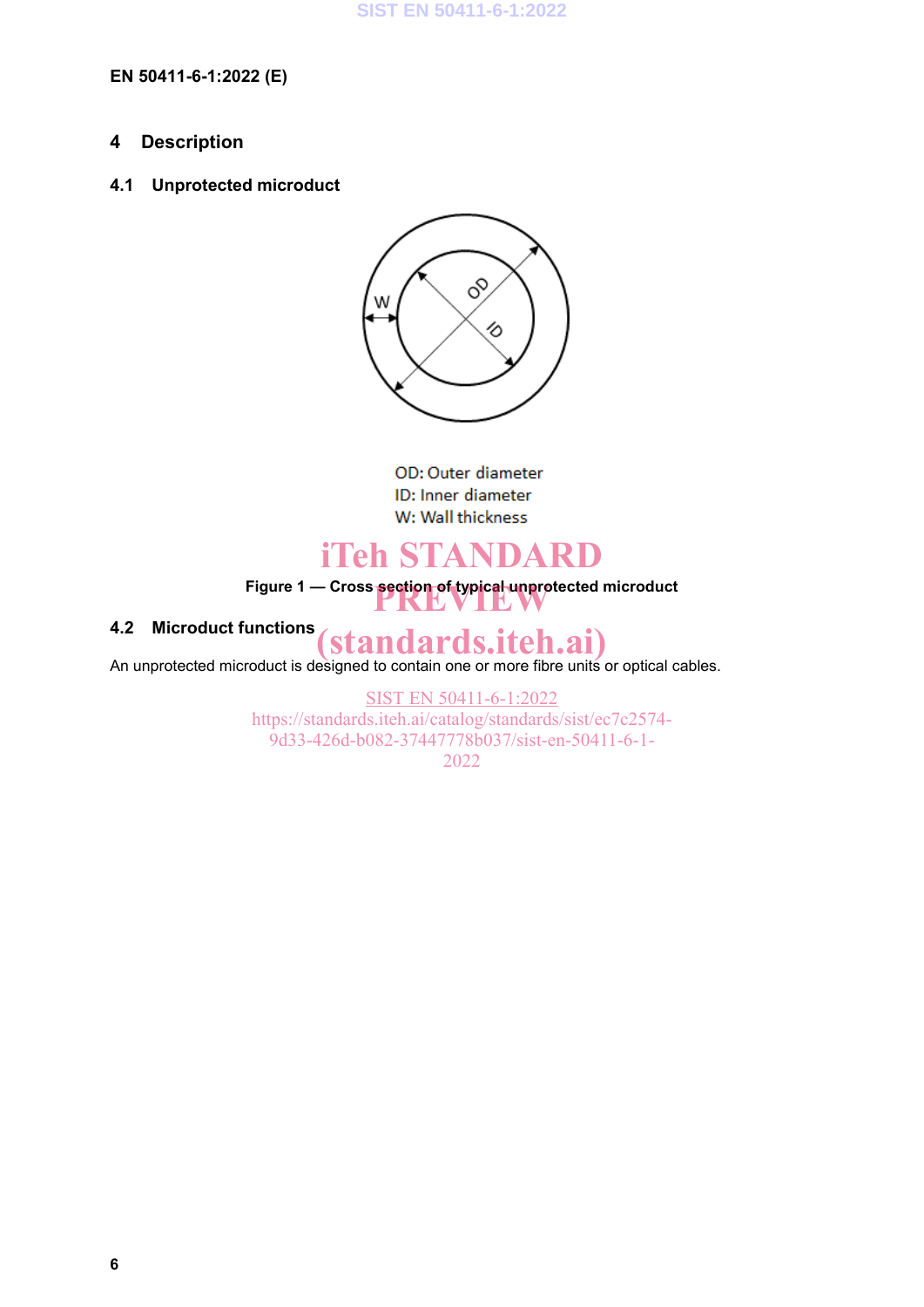## **5 Variants**

|  | Table 1 - Unprotected microduct variants |  |  |
|--|------------------------------------------|--|--|
|--|------------------------------------------|--|--|

| EN 50411-6-1 - $X_1/X_2$                   |                    |  |  |  |
|--------------------------------------------|--------------------|--|--|--|
| $x_2$                                      |                    |  |  |  |
| <b>Nominal inner</b><br>diameter           |                    |  |  |  |
| (mm)                                       |                    |  |  |  |
| 2,1                                        |                    |  |  |  |
| 2,1                                        |                    |  |  |  |
| 2,5                                        |                    |  |  |  |
| 3,0                                        |                    |  |  |  |
| 2,1                                        |                    |  |  |  |
| 3,5                                        |                    |  |  |  |
| 2,7                                        |                    |  |  |  |
| $\sqrt{0}$                                 |                    |  |  |  |
| 3,5/                                       |                    |  |  |  |
| 4,0                                        |                    |  |  |  |
| 6,5                                        |                    |  |  |  |
| 3,5                                        |                    |  |  |  |
| 2002<br><b>S8,0</b><br>https://stan<br>8.Q |                    |  |  |  |
|                                            | 7c2574-<br>$-6-1-$ |  |  |  |
| 5,0                                        |                    |  |  |  |
| 6,0                                        |                    |  |  |  |
| 6,0                                        |                    |  |  |  |
| 8,0                                        |                    |  |  |  |
| 8,0                                        |                    |  |  |  |
| 9,0                                        |                    |  |  |  |
| 9,4                                        |                    |  |  |  |
| 10                                         |                    |  |  |  |
| 10,0                                       |                    |  |  |  |
| 11,0                                       |                    |  |  |  |
| 11,4                                       |                    |  |  |  |
| 12,0                                       |                    |  |  |  |
| 10,0                                       |                    |  |  |  |
| 12,0                                       |                    |  |  |  |
| 13,0                                       |                    |  |  |  |
|                                            | daro               |  |  |  |